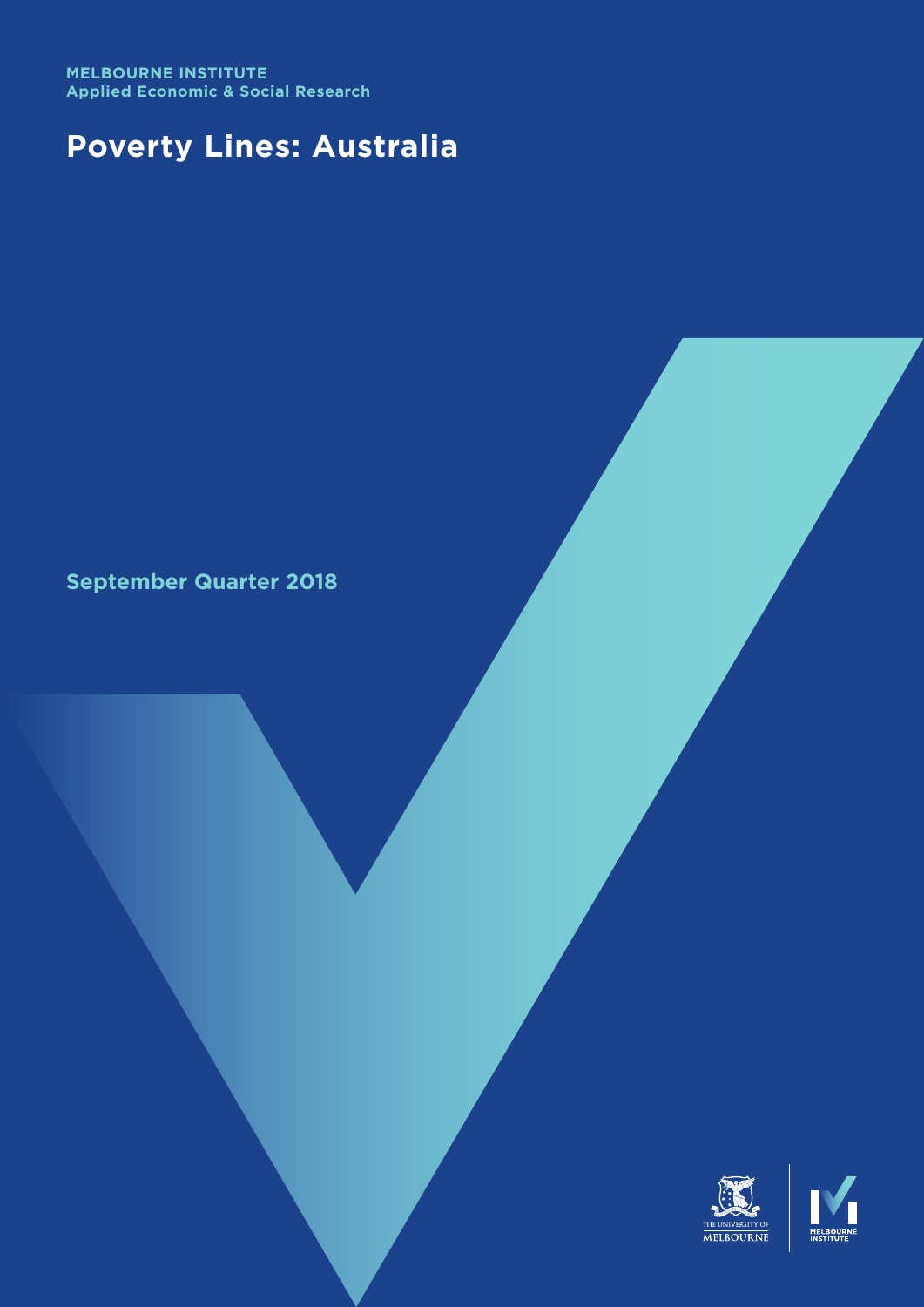# *Applied Economic & Social Research*

# **POVERTY LINES: AUSTRALIA ISSN 1448-0530 SEPTEMBER QUARTER 2018**

#### **What are the Poverty Lines?**

Poverty lines are income levels designated for various types of income units. If the income of an income unit is less than the poverty line applicable to it, then the unit is considered to be in poverty. An income unit is the family group normally supported by the income of the unit.

#### **How the Poverty Lines are Calculated**

The poverty lines are based on a benchmark income of \$62.70 for the December quarter 1973 established by the Henderson poverty inquiry. The benchmark income was the disposable income required to support the basic needs of a family of two adults and two dependant children. Poverty lines for other types of family are derived from the benchmark using a set of equivalence scales. The poverty lines are updated to periods subsequent to the benchmark date using an index of per capita household disposable income. A detailed description of the calculation and use of poverty lines is published in the *Australian Economic Review,* 4th Quarter 1987 and a discussion of their limitations is published in the *Australian Economic Review*, 1st Quarter 1996.

### **The Poverty Lines for the September Quarter 2018**

The Melbourne Institute of Applied Economic and Social Research has updated the poverty line for Australia to the September quarter 2018. Inclusive of housing costs, the poverty line is \$983.99 per week for a family comprising two adults, one of whom is working, and two dependent children. This is an increase of \$12.89 from the poverty line for the previous quarter (June 2018). Poverty lines for the benchmark household and other household types are shown in Table 1.

#### **The Poverty Lines are Estimates**

As has been stated in paragraph 2, the poverty lines are based on an index of per capita household disposable income. The index is calculated from estimates of household disposable income and population provided by the Australian Bureau of Statistics (ABS). Because the index is based on estimates, the poverty lines themselves will be estimates. As more information becomes available, the ABS may update population and household disposable income estimates for previous quarters. Whenever these estimates are changed, it is necessary to reestimate the poverty lines. Accordingly, in addition to providing estimates of current poverty lines, we



provide sufficient information for readers to calculate poverty lines for all quarters dating back to December 1973.

| Table 1: Poverty Lines: Australia,<br>September Quarter, 2018 <sup>a, b</sup> |                                     |                                      |  |
|-------------------------------------------------------------------------------|-------------------------------------|--------------------------------------|--|
| Income Unit                                                                   | Including<br>Housing<br>\$ per week | Other than<br>Housing<br>\$ per week |  |
| <b>Head in workforce</b>                                                      |                                     |                                      |  |
| Couple                                                                        | 700.80                              | 512.56                               |  |
| Couple plus 1                                                                 | 842.40                              | 637.14                               |  |
| Couple plus 2                                                                 | 983.99                              | 761.71                               |  |
| Couple plus 3                                                                 | 1125.59                             | 886.28                               |  |
| Couple plus 4                                                                 | 1267.19                             | 1009.48                              |  |
| Single person                                                                 | 523.88                              | 352.57                               |  |
| Single parent plus 1                                                          | 672.56                              | 484.22                               |  |
| Single parent plus 2                                                          | 814.06                              | 608.80                               |  |
| Single parent plus 3                                                          | 955.66                              | 733.37                               |  |
| Single parent plus 4                                                          | 1097.25                             | 857.94                               |  |
| <b>Head not in workforce</b>                                                  |                                     |                                      |  |
| Couple                                                                        | 601.71                              | 413.38                               |  |
| Couple plus 1                                                                 | 743.31                              | 538.05                               |  |
| Couple plus 2                                                                 | 884.91                              | 662.62                               |  |
| Couple plus 3                                                                 | 1026.50                             | 787.20                               |  |
| Couple plus 4                                                                 | 1168.10                             | 910.39                               |  |
| Single person                                                                 | 424.79                              | 253.48                               |  |
| Single parent plus 1                                                          | 573.37                              | 385.14                               |  |
| Single parent plus 2                                                          | 714.97                              | 509.71                               |  |
| Single parent plus 3                                                          | 856.57                              | 634.28                               |  |
| Single parent plus 4                                                          | 998.16                              | 758.86                               |  |

*Notes:* (a) Based on seasonally adjusted household disposable income per head per week for the September quarter 2018 of \$838.51.

(b) All figures refer to income after tax.

### **How to calculate poverty lines for other quarters**

Table 2 shows the estimated per capita household disposable income for all quarters between September 1973 and September 2018. This table may be used to calculate poverty lines for any quarter within this period. For instance, to find the poverty line for the June quarter 1996 for any household type, multiply the current value of its poverty line by the ratio of per capita household disposable income in the June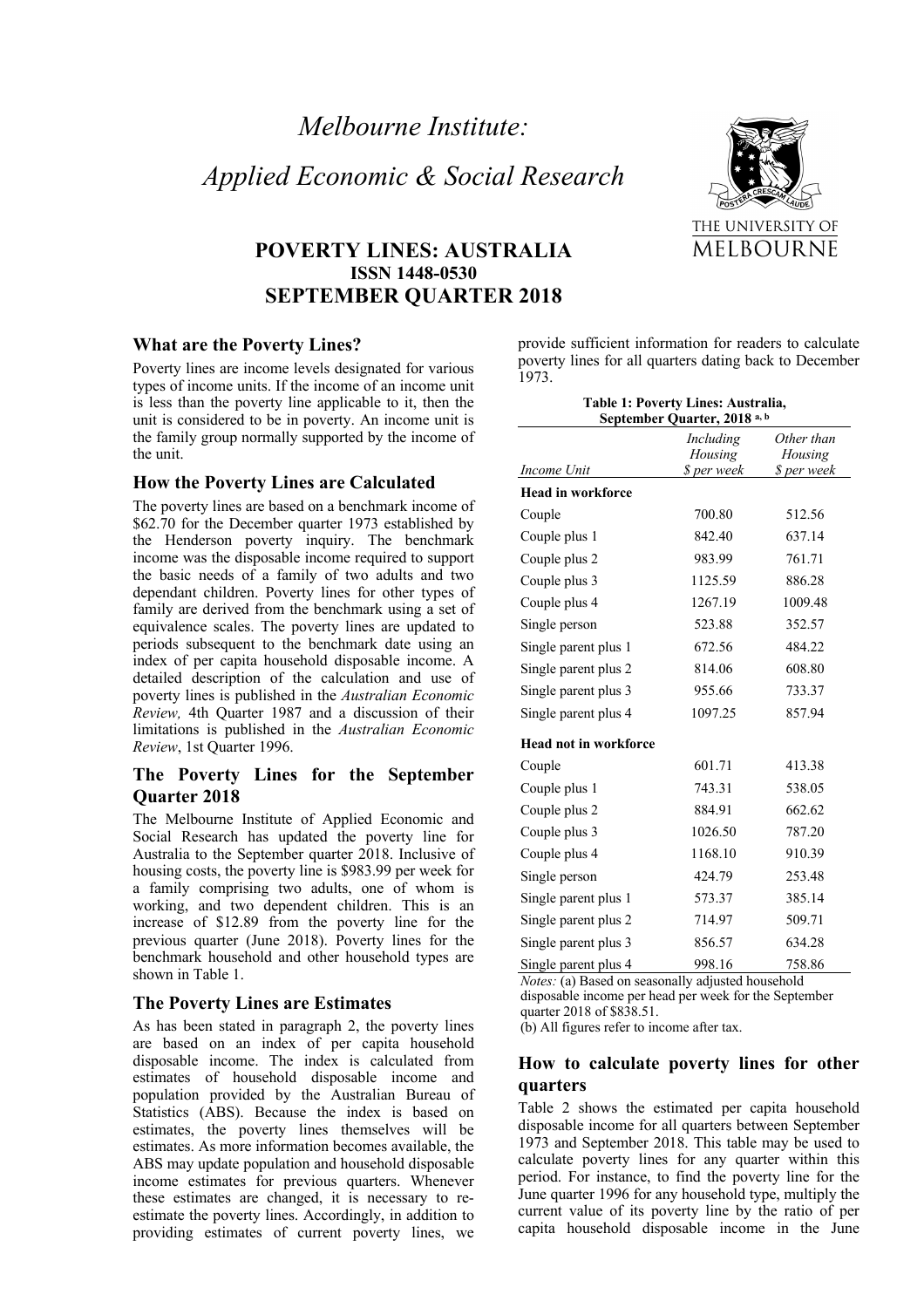quarter 1996 to that in the current quarter; that is, the poverty line for a benchmark household in June 1996 would be  $983.99 \times 347.43 / 838.51 = $407.71$ .

**Table 2: Seasonally adjusted household disposable income (HDI) (\$ per week per head)**

|         |           | w        |        |        |
|---------|-----------|----------|--------|--------|
|         | September | December | March  | June   |
| 1973/74 | 53.43     | 54.13    | 56.42  | 60.89  |
| 1974/75 | 62.08     | 66.07    | 70.14  | 71.46  |
| 1975/76 | 73.46     | 75.76    | 77.42  | 79.60  |
| 1976/77 | 85.59     | 87.23    | 88.65  | 90.34  |
| 1977/78 | 90.63     | 93.88    | 97.68  | 98.51  |
| 1978/79 | 103.08    | 104.65   | 108.46 | 109.95 |
| 1979/80 | 111.32    | 113.94   | 117.73 | 122.54 |
| 1980/81 | 124.79    | 129.12   | 131.23 | 136.33 |
| 1981/82 | 139.29    | 144.82   | 147.27 | 153.86 |
| 1982/83 | 154.82    | 159.04   | 162.69 | 159.65 |
| 1983/84 | 172.42    | 172.28   | 176.07 | 179.89 |
| 1984/85 | 179.93    | 184.33   | 188.99 | 190.28 |
| 1985/86 | 193.52    | 200.29   | 203.71 | 205.42 |
| 1986/87 | 207.61    | 212.65   | 212.03 | 218.20 |
| 1987/88 | 223.86    | 222.10   | 231.03 | 236.44 |
| 1988/89 | 238.02    | 248.47   | 257.55 | 265.25 |
| 1989/90 | 262.98    | 278.71   | 283.01 | 284.01 |
| 1990/91 | 285.07    | 292.82   | 285.54 | 288.55 |
| 1991/92 | 290.89    | 290.02   | 295.53 | 295.17 |
| 1992/93 | 300.16    | 299.00   | 300.69 | 303.92 |
| 1993/94 | 300.62    | 304.67   | 311.31 | 318.85 |
| 1994/95 | 317.71    | 322.18   | 326.15 | 326.91 |
| 1995/96 | 334.16    | 338.77   | 342.78 | 347.43 |
| 1996/97 | 349.35    | 354.63   | 357.45 | 361.84 |
| 1997/98 | 363.70    | 365.10   | 363.11 | 366.24 |
| 1998/99 | 373.08    | 367.62   | 371.89 | 386.58 |
| 1999/00 | 388.12    | 392.38   | 397.51 | 390.92 |
| 2000/01 | 426.75    | 413.62   | 422.14 | 429.48 |
| 2001/02 | 439.87    | 456.32   | 456.45 | 438.54 |
| 2002/03 | 445.61    | 447.61   | 456.88 | 462.32 |
| 2003/04 | 464.40    | 475.76   | 483.87 | 503.64 |
| 2004/05 | 496.61    | 510.11   | 514.23 | 527.43 |
| 2005/06 | 529.03    | 527.15   | 536.48 | 539.61 |
| 2006/07 | 563.03    | 570.98   | 579.42 | 597.69 |
| 2007/08 | 601.03    | 614.18   | 629.79 | 636.15 |
| 2008/09 | 642.41    | 684.18   | 669.30 | 690.53 |
| 2009/10 | 668.58    | 680.08   | 690.17 | 692.73 |
| 2010/11 | 704.95    | 720.68   | 736.38 | 737.78 |
| 2011/12 | 749.23    | 759.83   | 752.58 | 768.51 |
| 2012/13 | 752.06    | 764.19   | 773.95 | 774.43 |
| 2013/14 | 779.97    | 793.08   | 798.67 | 806.00 |
| 2014/15 | 809.78    | 815.78   | 813.42 | 822.33 |
| 2015/16 | 822.18    | 815.35   | 819.84 | 824.18 |
| 2016/17 | 821.49    | 818.71   | 821.64 | 816.24 |
| 2017/18 | 818.13    | 828.92   | 828.61 | 827.47 |
| 2018/19 | 838.51    |          |        |        |

**Relative poverty and the cost of living**

Updating poverty lines according to changes in per capita household disposable income means that the poverty lines are *relative* measures of poverty. As real incomes in the community rise, so too will the poverty lines. The value of the poverty lines will therefore be reasonably stable relative to general standards of living, but may change relative to the cost of living.

**Table 3: Comparison of poverty line updated using HDI per head and poverty line updated using the** 

| <b>CPI</b>                 |                             |                |                |  |
|----------------------------|-----------------------------|----------------|----------------|--|
| Poverty line (\$/week) for |                             |                |                |  |
|                            | benchmark family updated by |                |                |  |
| Year                       | HDI per head                | CPI            | Difference (%) |  |
| 1973/74                    | 66.0                        | 66.0           | 0.0            |  |
| 1974/75                    | 79.1                        | 76.8           | 3.0            |  |
| 1975/76                    | 89.8                        | 86.8           | 3.5            |  |
| 1976/77                    | 103.2                       | 98.8           | 4.4            |  |
| 1977/78                    | 111.7                       | 108.2          | 3.2            |  |
| 1978/79                    | 125.0                       | 117.1          | 6.8            |  |
| 1979/80                    | 136.6                       | 129.1          | 5.8            |  |
| 1980/81                    | 153.0                       | 141.1          | 8.4            |  |
| 1981/82                    | 171.7                       | 155.9          | 10.1           |  |
| 1982/83                    | 186.6                       | 173.9          | 7.3            |  |
| 1983/84                    | 205.6                       | 185.6          | 10.7           |  |
| 1984/85                    | 218.1                       | 193.6          | 12.7           |  |
| 1985/86                    | 235.6                       | 209.9          | 12.2           |  |
| 1986/87                    | 249.5                       | 229.6          | 8.7            |  |
| 1987/88                    | 268.0                       | 246.5          | 8.7            |  |
| 1988/89                    | 296.1                       | 264.5          | 12.0           |  |
| 1989/90                    | 325.3                       | 285.6          | 13.9           |  |
| 1990/91                    | 338.0                       | 300.7          | 12.4           |  |
| 1991/92                    | 343.7                       | 306.4          | 12.2           |  |
| 1992/93                    | 353.2                       | 309.6          | 14.1           |  |
| 1993/94                    | 362.5                       | 315.3          | 15.0           |  |
| 1994/95                    | 379.3                       | 325.3          | 16.6           |  |
| 1995/96                    | 399.9                       | 339.0          | 18.0           |  |
| 1996/97                    | 417.6                       | 343.6          | 21.5           |  |
|                            |                             |                |                |  |
| 1997/98                    | 427.8                       | 343.6          | 24.5           |  |
| 1998/99                    | 439.8                       | 347.9          | 26.4           |  |
| 1999/00                    | 460.3                       | 356.1          | 29.2           |  |
| 2000/01<br>2001/02         | 496.4<br>525.5              | 377.6<br>388.4 | 31.5<br>35.3   |  |
| 2002/03                    | 531.7                       | 400.4          | 32.8           |  |
| 2003/04                    | 565.5                       | 409.8          | 38.0           |  |
| 2004/05                    | 600.9                       | 419.8          | 43.1           |  |
| 2005/06                    | 625.6                       | 433.2          | 44.4           |  |
| 2006/07                    | 678.0                       | 445.8          | 52.1           |  |
| 2007/08                    | 727.9                       | 470.1          | 54.8           |  |
| 2008/09                    | 788.1                       | 476.9          | 65.2           |  |
| 2009/10                    | 801.4                       | 491.5          | 63.0           |  |
| 2010/11<br>2011/12         | 850.7<br>889.0              | 509.2<br>515.2 | 67.1<br>72.5   |  |
| 2012/13                    | 899.1                       | 529.6          | 69.8           |  |
| 2013/14                    | 932.3                       | 545.6          | 70.9           |  |
| 2014/15                    | 956.8                       | 553.9          | 72.8           |  |
| 2015/16                    | 962.7                       | 559.5          | 72.1           |  |
| 2016/17                    | 961.7                       | 570.3          | 68.6           |  |
| 2017/18                    | 969.1                       | 582.2          | 66.5           |  |

*Sources*: ABS, National Accounts (Cat. No. 5206.0),

September 2018; ABS, Australian Demographic Statistics (Cat. No. 3101.0), June Quarter 2018.

*Sources*: Melbourne Institute, *Poverty Lines: Australia*; ABS, Consumer Price Index (Cat. No. 6401.0), September 2018.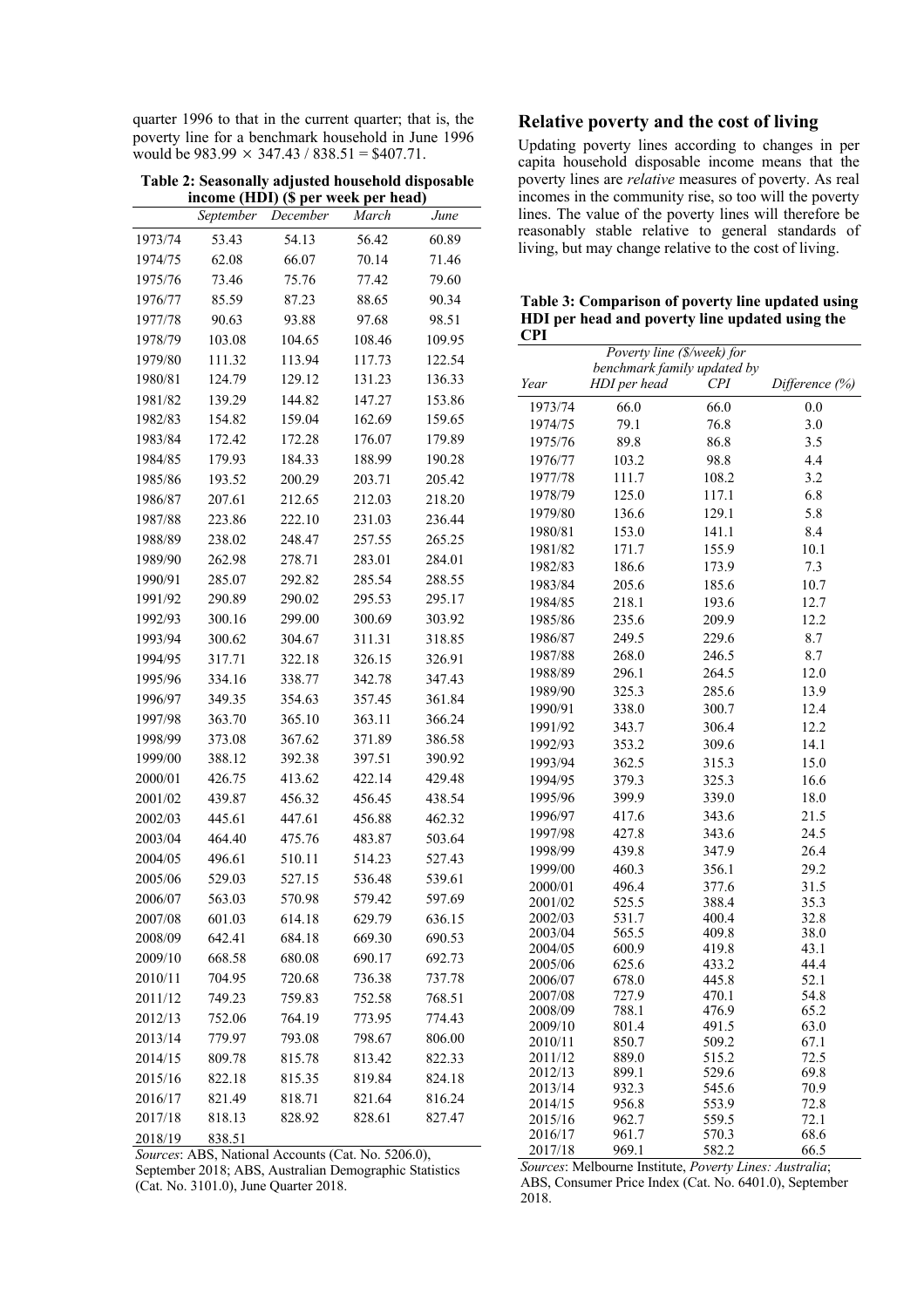An alternative method for updating poverty lines is to use a cost-of-living index, such as the ABS Consumer Price Index (CPI). Poverty lines generated in this way are *absolute* measures of poverty. The real purchasing power of the income at the poverty line is maintained, but it may change in comparison to general standards of living.

Table 3 compares annual movements in the poverty line for the benchmark income unit between 1973/74 and 2017/18 updated in these two ways. The table shows that, by 2017/18, an income unit whose income was adjusted to match movements in consumer prices would have 66.5 per cent *less* income than one whose income was adjusted to match movements in average household disposable income. Put another way, the real purchasing power of the income at the poverty line rose by 66.5 per cent between 1973/74 and 2017/18.

## **Comparison of the poverty lines with income support payments**

In Table 4 we compare the poverty lines with maximum welfare payments in the September quarter for various family types. The reported payment levels are for 'standard' situations (excluding, for example, supplementary benefits for remote areas) and take no account of non-cash benefits to which many recipients are entitled. Non-cash benefits include concessions for health and welfare services, housing, transport, education and other goods and services.

|                             |            | (Per capita household disposable income = \$838.51 per week) |                |                |            |                     |                   |
|-----------------------------|------------|--------------------------------------------------------------|----------------|----------------|------------|---------------------|-------------------|
|                             |            | Basic                                                        | Family         | Family         |            |                     |                   |
|                             | Basic      | Payment of                                                   | Tax            | Tax            |            |                     |                   |
|                             | Payment of | Person 2                                                     | <b>Benefit</b> | <i>Benefit</i> | Rent       | Total               | Poverty           |
|                             | Person 1 s | (Partner) $\mathfrak s$                                      | Part A         | Part B         | Assistance | Income <sup>h</sup> | Line <sup>i</sup> |
| Married couple              |            |                                                              |                |                |            |                     |                   |
| Allowee <sup>a</sup>        | 252.30     | 252.30                                                       | 0.00           | 0.00           | 64.00      | 568.60              | 700.80            |
| Pensioner <sup>b</sup>      | 345.35     | 345.35                                                       | 0.00           | 0.00           | 64.00      | 754.70              | 601.71            |
| Couple with 1 child $\circ$ | 252.30     | 252.30                                                       | 93.17          | 26.40          | 79.80      | 703.97              | 842.40            |
| 2 children                  | 252.30     | 252.30                                                       | 186.34         | 26.40          | 79.80      | 797.14              | 983.99            |
| 3 children                  | 252.30     | 252.30                                                       | 279.51         | 50.28          | 90.09      | 924.48              | 1125.59           |
| 4 children                  | 252.30     | 252.30                                                       | 400.68         | 50.28          | 90.09      | 1045.65             | 1267.19           |
| Single adult                |            |                                                              |                |                |            |                     |                   |
| Allowee $d$                 | 279.50     |                                                              | 0.00           | 0.00           | 67.90      | 347.40              | 523.88            |
| Pensioner <sup>e</sup>      | 458.15     | $\overline{\phantom{a}}$                                     | 0.00           | 0.00           | 67.90      | 526.05              | 424.79            |
| Single with 1 child $f$     | 390.25     | $\overline{\phantom{a}}$                                     | 93.17          | 55.30          | 79.80      | 618.52              | 573.37            |
| 2 children                  | 390.25     | $\overline{\phantom{a}}$                                     | 186.34         | 55.30          | 79.80      | 711.69              | 714.97            |
| 3 children                  | 390.25     | $\overline{\phantom{a}}$                                     | 279.51         | 79.17          | 90.09      | 839.02              | 856.57            |
| 4 children                  | 390.25     | -                                                            | 400.68         | 79.17          | 90.09      | 960.19              | 998.16            |

**Table 4: Comparison of Henderson Poverty Lines with the income of adults who receive maximum welfare payments and have no other income, September Quarter 2018**

*Source:* Information booklets on benefits and allowances are published quarterly by Centrelink. The booklets provide details of eligibility criteria and rates of payment for all income support and non-income support payments made by Centrelink on behalf of the Australian Government Departments of Families, Housing, Community Services and Indigenous Affairs and Education, Employment and Workplace Relations.

*Notes:* 

<sup>a</sup> A married couple without children receiving Allowances is assumed to be receiving Newstart Allowance.

<sup>b</sup> A married couple without children receiving Pensions is assumed to be receiving the Age Pension or Disability Support Pension.

<sup>c</sup> A married couple with children receiving Allowances is assumed to be receiving Newstart Allowance or Parenting Payment Partnered.

<sup>d</sup> A single person receiving an Allowance is assumed to be receiving Newstart Allowance.

<sup>e</sup> A single person receiving a Pension is assumed to be receiving the Age Pension or the Disability Support Pension.

<sup>f</sup> A sole parent is assumed to be receiving Parenting Payment Single.

<sup>g</sup> All basic payments for Pensioners include the maximum applicable Pension Supplement.

h Total income is the sum of allowances, pensions and benefits for persons who have no other income. Income figures do not include Clean Energy Advance payments. To be comparable with the poverty lines, total income reported should be net of personal income tax. However, allowing for offsets/rebates, no income tax would be payable for welfare recipients who received no other income. Hence, direct comparisons of total income with the poverty lines are valid.

<sup>i</sup> Poverty lines for single persons and married couples with up to four children are shown here, inclusive of housing costs. For recipients of allowances, the income unit head is assumed to be in the workforce, since recipients of the most common allowance, Newstart Allowance, are usually required to search for employment to be eligible for payment. For pensioners and sole parent families, costs are based on poverty lines for income units where the head is not in the workforce.